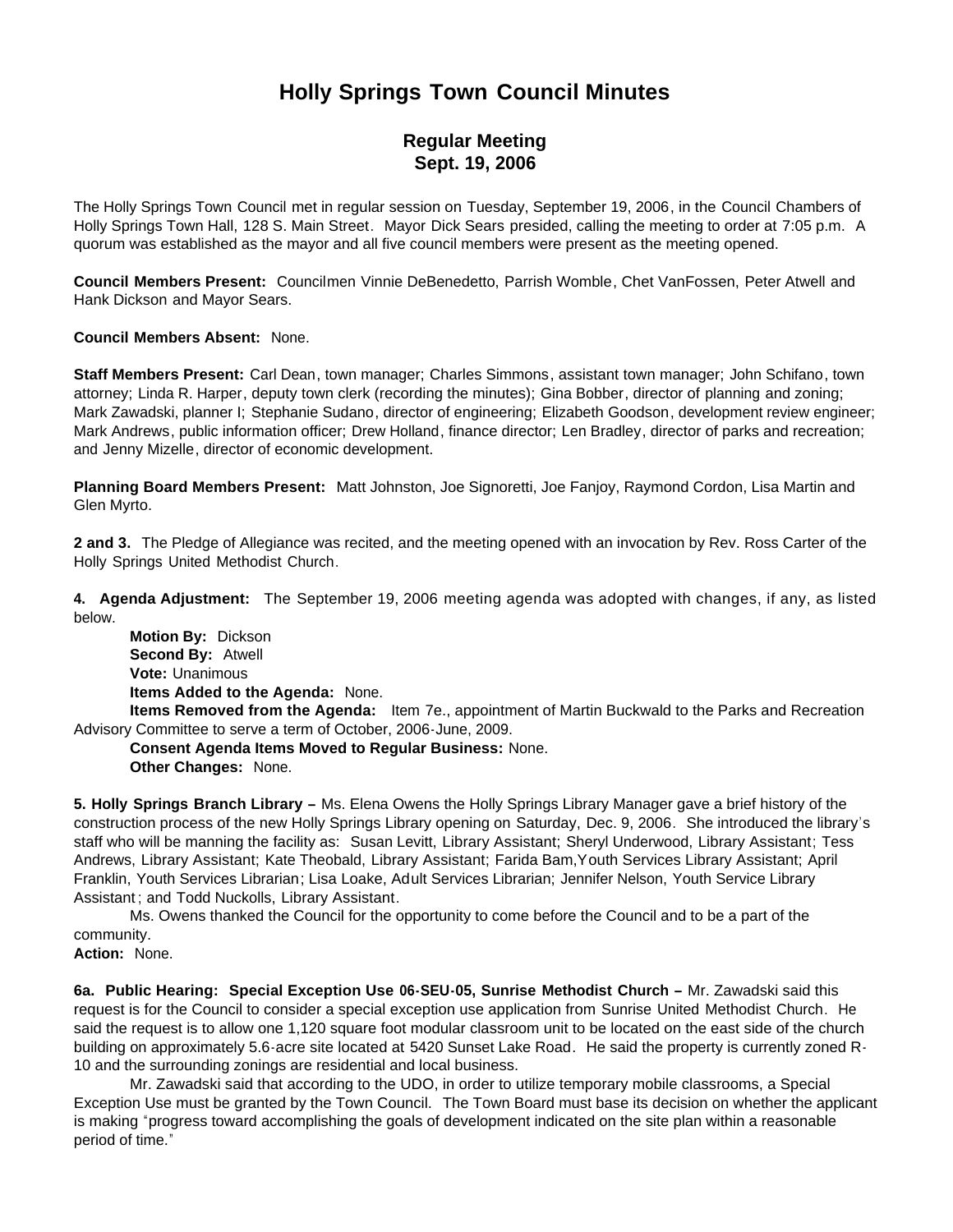Mr. Zawadski said the plan meets the setbacks, parking and landscaping requirements of the UDO. He said the building construction materials will be beige Hardiplank and gray shingles that will match the colors of the existing building. He said there is a five-foot sidewalk connecting the modular classroom to the parking lot.

With that explanation completed, Mayor Sears opened the public hearing to accept sworn testimony and qualified evidence. Under oath administered by the Deputy Town Clerk, the following provided testimony to be recorded: None.

There being no further testimony, the public hearing was closed.

Mr. Zawadski said that staff and the Planning Board recommend approval with conditions. He said the Planning Board had the following comments at their August 22, 2006 meeting:

- Discussed the limited value of road widening before the permanent structure was built.
- Questioned why the installation of a temporary classroom would not be considered phase 2 and require street improvements as this will increase the traffic entering and exiting this site.
- Questioned if the Town completes the road improvements before the church is required to, will the church be required at that time to pay for their share of the improvements.
- Discussed the information stated by Sunrise United Methodist Church that the permanent Phase 2 building may not be in place until 2012- is this really a "temporary" classroom?
- Raised concern about the possibility of the classroom not ever being removed from the site.
- Raised concern about the vague timeline for the building of the permanent structure and that a more specific and solid timeline should be presented to the Town Council.
- Discussed the location of the modular classroom and visibility from the street.
- Discussed the building elevations and their concerns that the elevation that faces the road is the least attractive and that there is no buffering between the street and the building.
- Discussed the requirements of Condition 1.b. regarding the paving of the parking lot

Rev. Ross Carter of the Holly Springs United Methodist Church said the timeline for the use of the temporary modular unit will be in anticipation of phase 2 of the future building expansion. He said that the church will be starting a capital financial campaign to retire the current debt in the fall of 2006. He said the campaign pledges payout over a three-year period, to conclude in the fall of 2009. He said that the proposed installation of the modular unit will be fall or winter of 2006.

Mr. Carter explained that phase 2 will be the next capital campaign to fund the construction of the classroom buildings in fall of 2009, which will be paid out in fall of 2012. He said the next construction building phase is to begin during the three-year period after 2009, in hopes of the bank funding the project.

Randy Miller of Thompson & Associates, 153 Holly Springs Road, reviewed the site plan and the future phases of the construction. He said that the current placement of the modular unit is well hidden from the road and the modular unit building materials will blend in with the existing building materials.

Mr. Miller compared the proposed Holly Springs Methodist Church's modular unit site with the Montessori School's site and said that this unit will be less visible to the public.

There were much discussion regarding the time frame of three years maybe six years for a temporary modular unit to be located on site was too long and the Council members agreed that a lesser time frame would be more suitable.

Mr. Carter suggested that the Town set a three-year term on the special exception use permit with the provision that the church could renew it at the end of the three-year period and provide the Town with a plan showing that progress is being made toward the next phase.

Councilman DeBenedetto asked at what time frame the modular unit will be removed from the property after the construction of phase two.

Mr. Carter said the unit will be removed 30 days after receiving the certificate of occupancy of phase two.

Councilman Atwell discussed one of the conditions for approval that all the previous plan approval conditions apply to this project, such as the road improvement for Sunset Lake Road (half of a 74' btb on 100' ROW) will need to be completed with this phase, unless an exception is granted by the Town Council, and paving of the phase 1 parking lot (including curbing and guttering) shall be installed at Phase 3 or in five years whichever comes first. He said that his concern was the timing for completion of the road improvements to Sunset Lake Road and paving of the church's parking lot.

There were discussions among Randy Miller and Councilman Atwell that the paving of the parking lot and the sidewalks are completed and the only item left is the installation of the curb and gutter.

There were discussions among the Council Members and the applicant regarding the road widening improvements for the United Methodist Church property and the Optimist Farm Road re-alignment project. Ms. Sudano said that the developer of the Optimist Farm Road and Sunset Lake Road realignment project and the developer of phase II of the shopping center are planning to start on those projects next spring. The Council Members were all in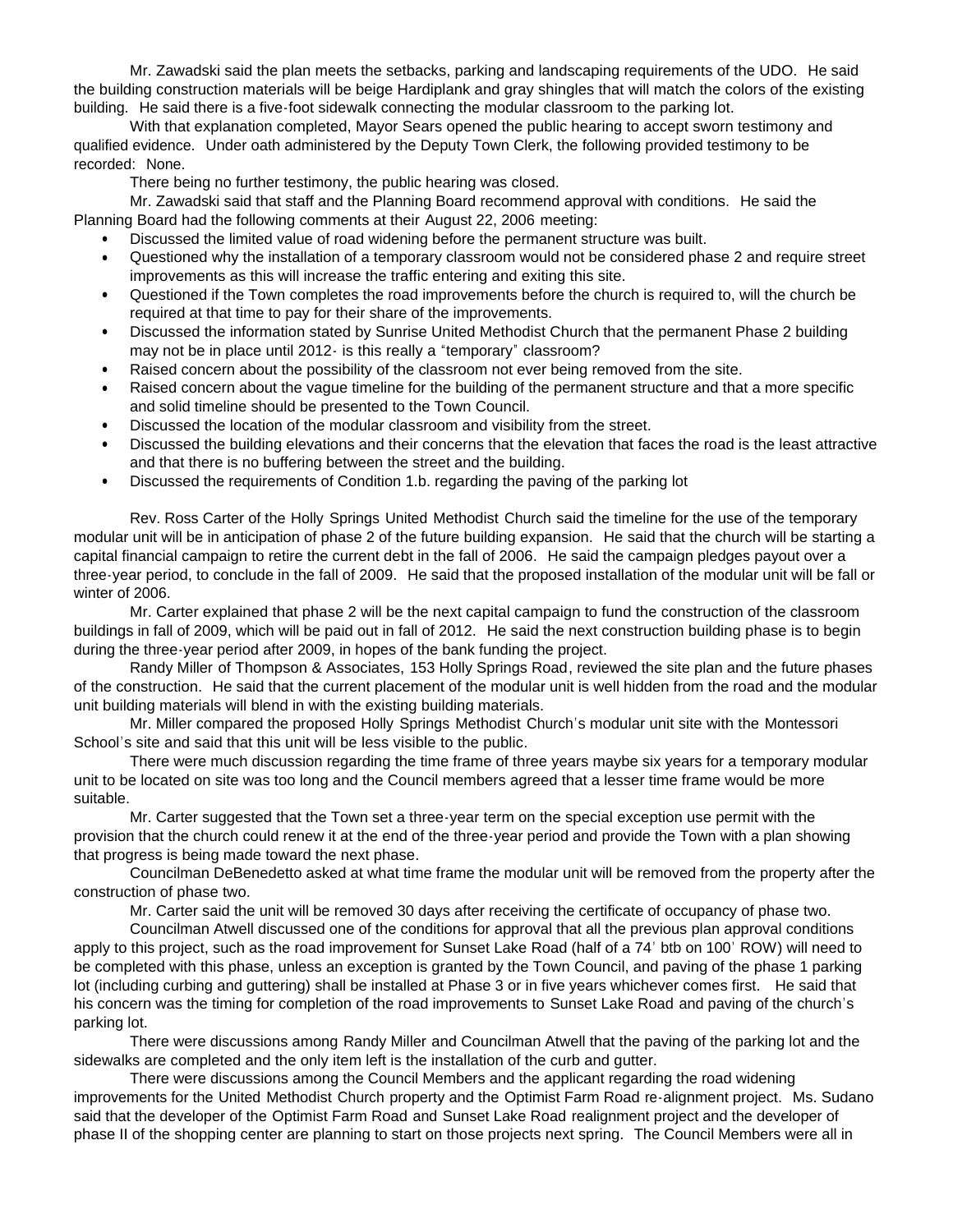consensus for the church to meet or pull together with the developer's of the road widening and realignment of Sunset Lake Road and Optimist Farm Road projects to fill in the cap by completing the road widening improvements in front of the church's property.

Ms. Bobber explained to the Council the differences between the zoning districts and conditions of the Montessori School site and the proposed Holly Springs United Methodist Church site plan.

**Action #1:** The Council approved a motion to make and accept the following findings of fact to be recorded in the minutes for Special Exception Use Petition 06-SEU-05 for Sunrise United Methodist Church Modular Classroom to allow for a modular classroom as submitted by Thompson and Associates, project number Sunrise, dated revised June 21, 2006 with the following findings of fact:

 A special exception use may only be granted upon the presentation of sufficient evidence to enable a written determination that:

- a. The proposed use will not be injurious to the public health, safety, comfort, community moral standards, convenience or general welfare;
- b. The proposed use will not injure or adversely affect the adjacent area;
- c. The proposed use will be consistent with the character of the district, land uses authorized therein, and the Town of Holly Springs Comprehensive Plan;
- d. The proposed use shall conform to all development standards of the applicable district (unless a waiver of such development standards is requested as part of the special exception use petition and approved as set forth above, in which case the proposed use shall conform to the terms and conditions of such waiver).
- e. Access drives or driveways are or will be sufficient in size and properly located to: ensure automotive and pedestrian safety and convenience, traffic flow as set forth in Section 7.09 – Pedestrian Circulation and Vehicular Area Design; and, control and access in case of fire or other emergency;
- f. Off-street parking areas, off-street loading areas, trash enclosures, trash pick-up and removal, and other service areas are located so as to be safe, convenient, allow for access in case of emergency, and to minimize economic, glare, odor, and other impacts on adjoining properties and properties in the general neighborhood;
- g. The lot, building or structure proposed for the use has adequate restroom facilities, cooking facilities, safety equipment (smoke alarms, floatation devices, etc.), or any other service or equipment necessary to provide for the needs of those persons whom may work at, visit or own property nearby to the proposed use;
- h. Utilities, schools, fire, police and other necessary public and private facilities and services will be adequate to handle the needs of the proposed use;
- i. The location and arrangement of the use on the site, screening, buffering, landscaping, and pedestrian ways harmonize with adjoining properties and the general area and minimize adverse impacts; and,
- j. The type, size, and intensity of the proposed use (including but not limited to such considerations as the hours of operation and numbers of people who are likely to utilize or be attracted to the use) will not have significant adverse impacts on adjoining properties or the neighborhood.

**Motion By:** Atwell **Second By:** DeBenedetto **Vote:** Unanimous

*A copy of Special Exception Use application 06-SEU-05 entered into the record by the applicant and addressing the findings of facts is incorporated into these minutes as addendum pages.*

 **Action #2:** Having made findings of fact that the project meets the requirements to be granted a Special Exception Use, the Council approved a motion to approve Special Exception Use #06-SEU-05 for Sunrise United Methodist Church Modular Classroom as submitted by Thompson and Associates, project number Sunrise, dated Revised June 21, 2006 with the following conditions:

- 1) Note all previous plan approval conditions apply to this project:
	- a) Road improvement for Sunset Lake Road (half of a 74' btb on 100' ROW) will need to be completed with this phase unless an exception is granted by the Town Council. (This item needs to be clarified by the Town Council due to the original condition being unclear with respect to time).

a) The completion of the Holly Springs United Methodist Church road widening improvements to Sunset Lake Road are to be coincide with the construction of the Sunset Lake Road and Optimist Farm Road intersection realignment project.

- b) Paving of the Phase 1 parking lot (including curbing and guttering) shall be installed at Phase 3 or in five years whichever comes first.
- 2) The modular classroom shall be removed within 4 years from the date of approval or when the C.O. of Phase 2 is issued, whichever occurs first.

A one year extension may be granted by the Planning Director if active site improvements and/or installations are being made towards the completion of a permanent Phase 2.

**Motion By:** Atwell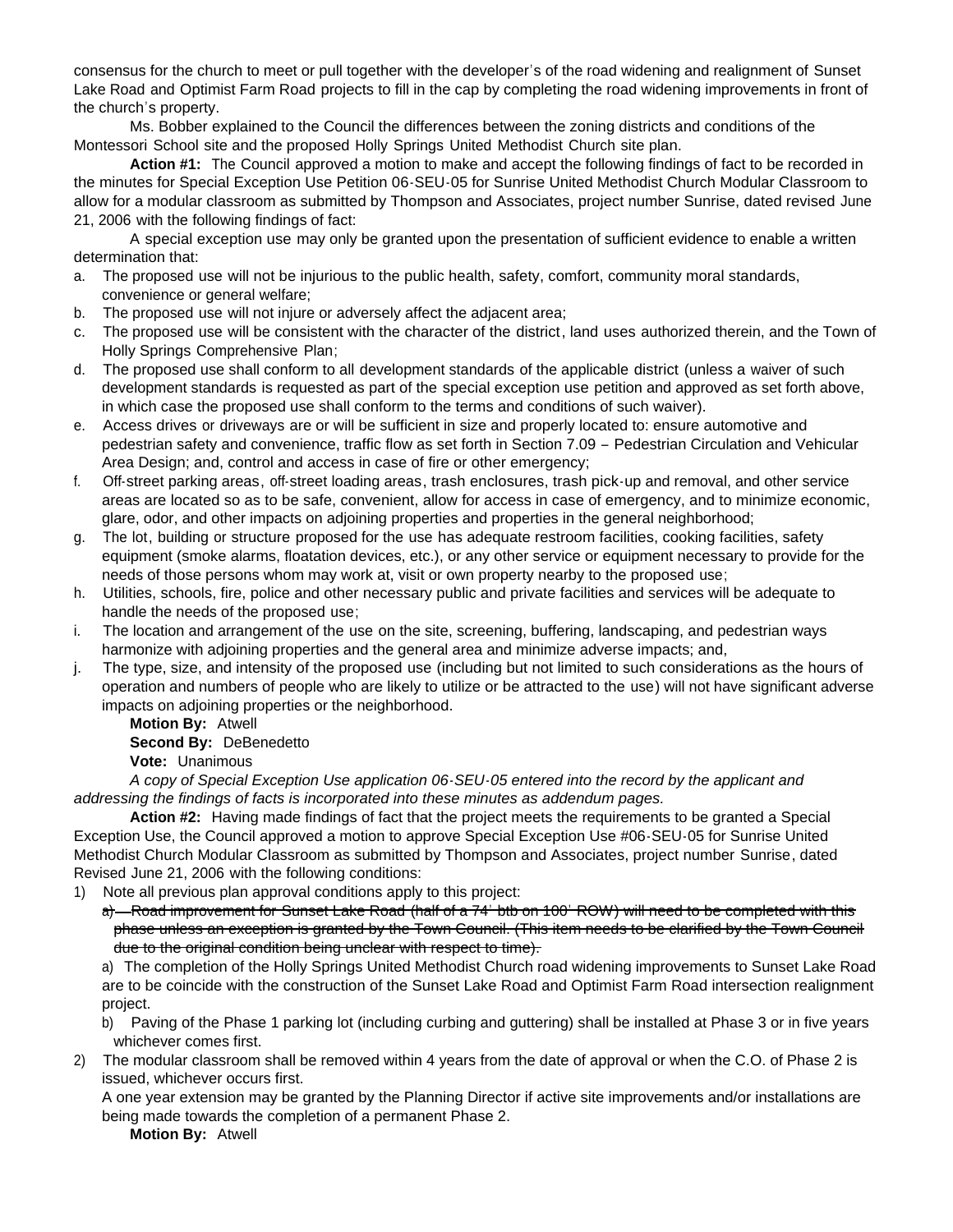Councilman DeBenedetto and staff discussed condition "1b" that condition needs to be included in the motion, because the curb and gutter improvements of the parking lot is not completed at this time. Ms. Goodson asked regarding the added condition of the church's road improvements coincide with the construction of the Sunset Lake Road and Optimist Farm Road intersection realignment project. She suggested that condition should replace "1. a)" of the conditions for approval.

Mr. Miller requested the Town Council to revisit the need of condition "1b" regarding the installation of the curb and gutter. He said the proposed location of the curb and gutter is on the high side of the property adjacent to the buffer and Sunset Lake Road. He said the curb and gutter does not serve the stormwater run off, the water runs across the parking lot. He suggested submitting a stormwater run off plan to Town staff to verify if curb and guttering is needed. Councilman Atwell said the condition needs to remain in the conditions and it can be reviewed at the next phase if the curb and gutter is needed.

Councilman Atwell amended his to motion to replace the original condition "1.a)" with the added condition for the United Methodist Church road widening improvements.

**Second By:** DeBenedetto **Vote:** Unanimous

**6b. Public Hearing: Holly Springs Business Park PD, 01-PUD-03-A02 –** Ms. Bobber explained that this request is for an amendment to the Holly Springs Business Park Planned Unit Development (HSBP-PUD). She said that the HSBP-PUD was originally approved by the Town Council on November 19, 2002, and was amended on August 1, 2006. She said the HSBP-PUD is a business park located off of the NC 55 Bypass and proposes 248 acres with a mix of commercial, office, flex space, and manufacturing uses.

She explained that the HSBP-PUD was developed by the original property owner to create a master development plan for the remaining acreage of the business/industrial land in this area for marketing and development purposes. She said the PUD zoning designation was requested because the zoning ordinance that was in place at the time of preparing the PUD did not easily accommodate the creation of master plans or the proposed mix of uses that were envisioned for the area.

Ms. Bobber said that the owner had to create the master land use plan that specifies the specific land uses/districts for various parcels within the PUD, as well as the zoning regulations that would accompany the proposed districts for the PUD. She said the HSBP-PUD did not realize any development for four years. In July 2006, Novartis announced that they would be developing 167 acres of the 248 acre development. As Novartis has been preparing their development plans for the site, they determined that the HSBP-PUD regulations need to be updated and modified to ensure that the vision of the PUD will be realized. In addition, the original PUD plans had become outdated due to changes in the open space and roadway network locations.

Ms. Bobber said that the proposed amended HSBP-PUD modernizes the format of the plan to meet the current Holly Springs UDO format by having the district regulations in a separate document and incorporating the plans as part of a written PUD document. The majority of the plan sheets have been updated and modified due to changes in the base map data and all of the districts have been updated to provide clarification of the regulations that are specified within the PUD and the regulations that are to continue to follow the Town's UDO.

Ms. Bobber explained that a Planned Unit Development district is utilized to create a unified development and set forth a unique set of zoning regulations for the development therefore, a detailed site plan is not provided, only the dimensional and "zoning" standards for each area.

Ms. Bobber explained to the Council Members the difference between a minor amendment and a major amendment. She said minor amendments to a PUD master plan are modifications to a PUD which has already received approval from the Town Council which do not involve:

- an increase in height, area, bulk, gross density or intensity of land uses;
- the designation of additional land uses;
- the reduction in the depth of perimeter yards or reduction in the Plant Unit Value of landscape buffers or screening;
- the addition of driveways or access points to the proposed PUD; or,

• reduction in the amount of parking spaces for any use below the minimum number required by this UDO. She said the major amendments involve the following:

- removal of the designation of certain lands as Open Space in written district regulations adds requirement that all parcels as developed are to provide 10% of their parcel as open space;
- increases the area designated as manufacturing due to the change in the alignment of Green Oaks Parkway;
- C-8.0: Open Space, Buffer and Landscaping Plan (previously Sheet C-11.0);
- removal of the designation of certain lands as Open Space- in written district regulations adds requirement that all parcels as developed are to provide 10% of their parcel as open space.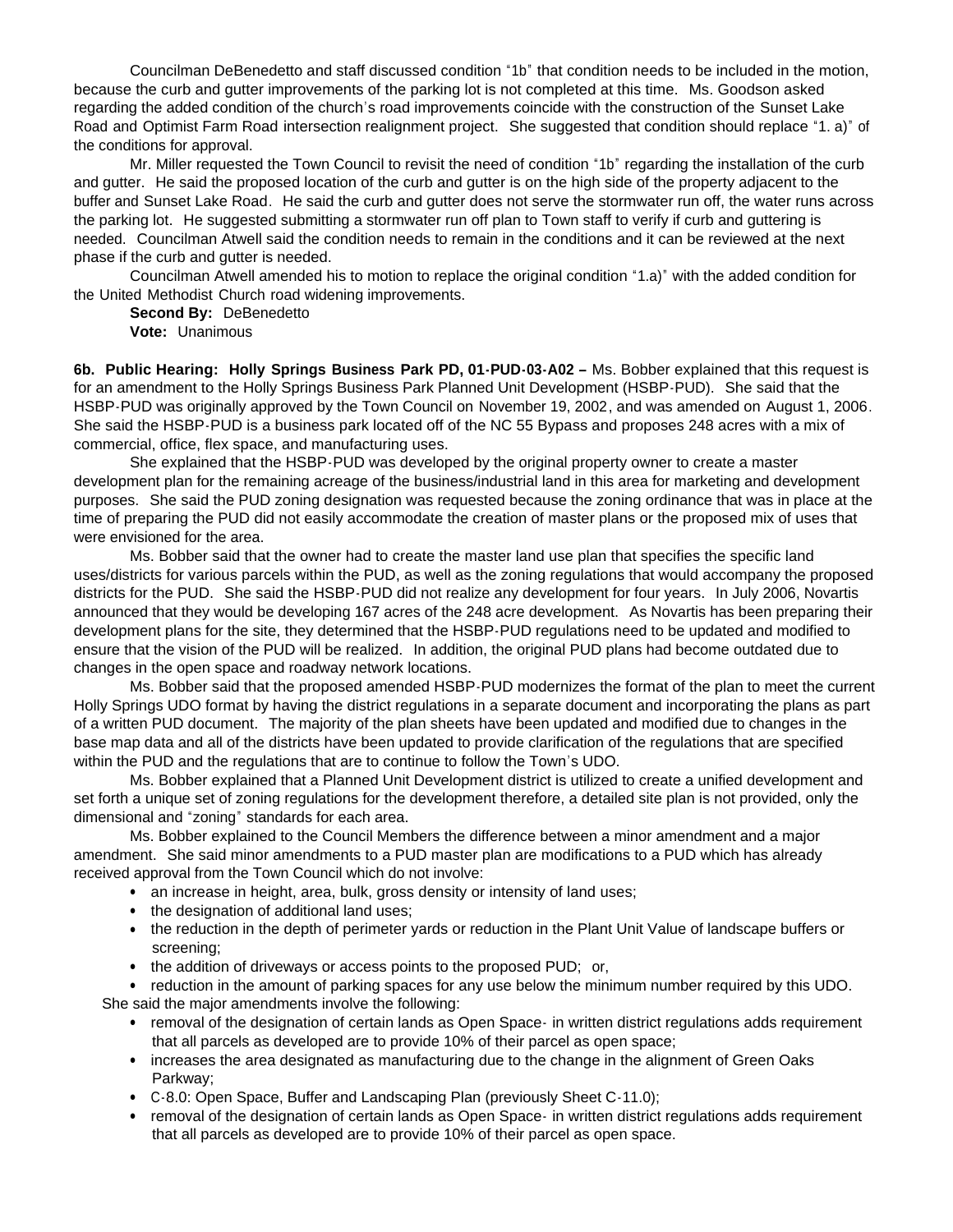Ms. Bobber reviewed the following PUD master plan amendments:

#### **Mixed Use, Office, & Light Industrial Districts:**

Special Exception Uses- added research & development laboratories.

Signs- add additional ability to use the Town's incidental signage regulations for pedestrian signage within business campuses.

#### **Manufacturing District:**

Special Exception Uses- added research & development laboratories.

Accessory Uses- eliminates screening requirements for accessory uses more than 300' from public right-of-way.

Temporary Uses- allows the director of planning to provide extensions of temporary uses beyond the time limits of the UDO.

Signs- add additional ability to use the Town's incidental signage regulations for pedestrian signage within business campuses.

Ms. Bobber reviewed that are miscellaneous amendments to the regulations to include the following: **Fences:** Allow the use of barbed wire for side a rear lot lines and 10' fences in the front yard in the manufacturing district.

**Trash Containers:** Eliminates screening requirements for trash and recycling containers that are more than 500' from a public right-of-way.

**Development Plan review process:** Changes to the review process for buildings located more than 1000' from a public right-of-way despite the distance of the lot from the right-of-way. Such buildings shall be reviewed by the Technical Review Committee (TRC) and authorizes the TRC to grant waivers that would typically be granted by the Town Council.

**Covenants/Property Owner's Association:** Changes the requirements to not require a POA to be formed unless common open space is created and allows owners of parcels 60 acres or greater to opt out of such association.

Ms. Bobber explained that the PUD district is not intended for use with subdivisions or projects which can be developed under the General Use districts of the UDO, other than the PUD district, as a matter of right or by requesting approval of a development plan or a special exception use.

She said that approval of the Planned Unit Development district does not grant approval for construction or development of the property. Once the master plan for the Planned Unit Development is approved, the developer will be required to submit detailed subdivision plans and development plans as development occurs to ensure compliance with the approved PUD master plan and other adopted Town Ordinances and Policies.

 Mayreen Wong of Novartis gave a presentation giving a brief history, the mission statement, the division and key factors about Novartis Vaccines and Diagnostics. She reviewed the preliminary plan of phase 1, the current project site layout and the future campus layouts.

Council DeBenedetto asked Ms. Wong about the Novartis construction will contain energy efficient environment devices.

Ms. Wong said yes they are an environmental friendly company.

There were discussion about the requirements of public and private open space and if Novartis would consider dedicating open space as public use.

Ms. Wong said that would not be a consideration for Novartis, because it would be a security issue.

Ms. Wong introduced Steve Mitchell to the Town Council at this time who works for Novartis.

With that explanation completed, Mayor Sears opened the public hearing to accept input. The following comments were recorded:

Howard Upperman of 103 Plaza Drive, Garner, is heir to property located at 1303 W. Holly Springs Road, asked about the number of employees to be hired at the Novartis Vaccines and Diagnostics plant.

Mayor Sear said in phase one the plant is proposing to hire approximately 350 employees.

Mr. Upperman said that his second concern was about his property values if they would decrease or increase in value, being that the property in the Holly Springs Business Park is being developed. Councilman Womble and other Council Members said that would be hard to say, but they seem to think the property in that area would increase in value.

There being no further input, Mayor Sears closed the public hearing.

 **Action:** The Council approved a motion to forward the Holly Springs Business Park PUD amendment application 01-PUD-03-A02 to the Planning Board for review and recommendation.

 **Motion By:** Atwell **Second By:** Womble

**Vote:** Unanimous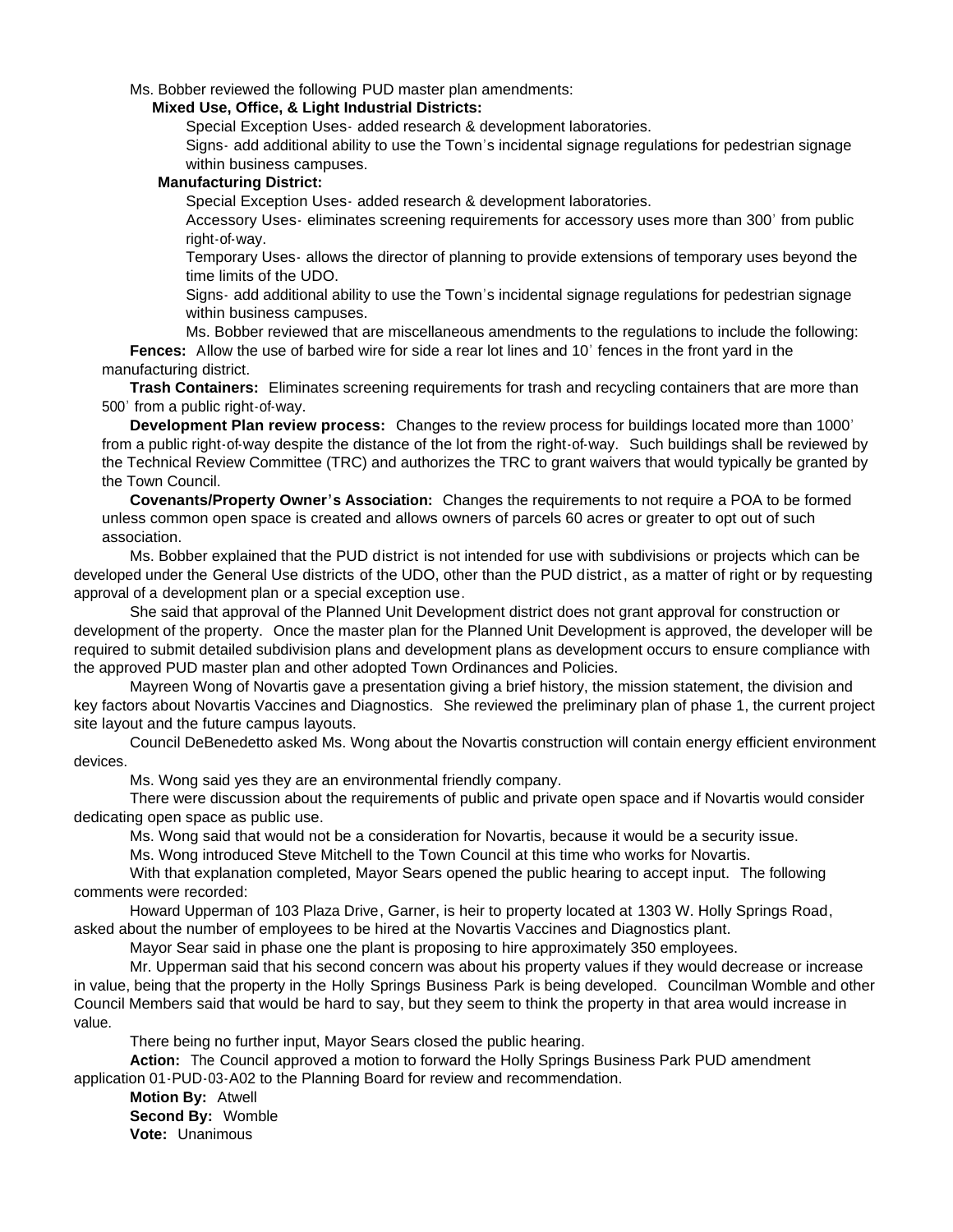**7. Consent Agenda:** The Council approved a motion to approve all items on the Consent Agenda. The motion carried following a motion by Councilman Dickson, a second by Councilman Atwell and a unanimous vote. The following actions were affected:

7a. Minutes - The Council approved minutes of the Council's regular meeting held on August 15, 2006.

 7b. Resolution 06-43, Annexation A06-13 – The Council adopted Resolution 06-43 directing the town clerk to investigate the sufficiency of annexation petition A06-13 and setting a public hearing on the question of annexation for Tuesday, Oct. 3, 2006. *A copy of Resolution 06-43 is incorporated into these minutes as an addendum page.*

 7c. Womble Park Master Plan Amendment – The Council approved an amendment to the Womble Park Master Plan document to add a parking lot as previously directed and funded by the Town Council.

7d. Zoning Vested Rights Public Hearing - Oct. 3, 2006 – The Council set a public hearing on the question of zoning vested rights for Tuesday, Oct. 3, 2006.

7e. Parks and Recreation Advisory Committee Appointment - The Council appointed Martin Buckwald to serve on the Parks and Recreation Advisory Committee for the term of October, 2006-June, 2009.

**8. Gable Ridge Culvert** – Ms. Sudano explained that this request is to consider an amendment to the Kimley Horn and Associates contract to complete the design of a "revised scope" culvert project along Gable Ridge Lane, to include the following: preparing and providing construction drawings for slip lining the damaged lower portion of the existing CMP (approx 100 ft) with a 54" high density polyethylene pipe (HDPE), replacing the remaining portion of existing CMP (approx 325 ft) with 54" HDPE, and adding a new 66" smooth-wall CMP (aluminized steel) running parallel to the existing CMP pipe. She said that over the past few months, Town staff met with the property owners and KHA to answer certain questions that subsequently arose about both the costs and the alternative that was selected or endorsed by the Town Council.

 Ms. Sudano said staff recommends awarding the amended contract to Kimley Horn & Associates in the amount of \$61,000, includes contingency and related budget amendments.

 Mr. Dean said that he had issues with the pipes and would like to get more information before making a decision, because the pipes will have a structural impact on the Guess and Johnson houses. He said that he would like to pursue the detention on the golf course before moving forward with the installation of the pipes.

 There were much discussion among staff and the Council Members to table this request until the Town receives more information on the detention calculations and receives the property owners consent or start the condemnation process on the golf course property that will be used as detention. Ms. Sudano said that the Council can table this proposal and bring both proposals back to the Council at the same meeting. She said the only hold back on the detention contract is the property owner of the golf course has not given the Town written consent to use the portion of property for detention.

 **Action:** The Council approved a motion to table the Kimley Horn & Associates contract for professional services for the Gable Ridge Lane culvert system design in the amount of \$61,600 and related budget amendments until a future Town Council meeting.

**Motion By:** VanFossen **Second By:** Atwell **Vote:** Unanimous

**9a. Sunset Oaks Developer Agreement –** Ms. Sudano said this request is for approval of an amendment to the Sunset Oaks developer agreement that was approved in May 2003. She explained that the amendment is for delaying the requirements for the intersection improvements at the Optimist Farm Road and Sunset Lake Road until the number of CO's in the Sunset Oaks project reaches 500, instead of 300, as the original developer agreement mentioned.

 Ms. Sudano said that the road improvements are to add a turn lane and re-alignment of the Optimist Farm Road and Sunset Lake Road intersection. She said the developer has submitted a plan to the Town and is in the process of securing NCDOT encroachment approval and the project is on target for completion next spring or summer.

Ms. Sudano said that the timing will coordinate well with the planned improvements at the intersection of the Sunset Lake Shopping Center and staff is researching a signal designed and installed at the intersection.

 There was discussion among Ms. Sudano and Councilman Atwell about the inclement conditions during the winter months that it's not the best time of the year for constructing road improvements and the NC DOT has restrictions in their regulations regarding paving in bad weather conditions.

 Councilman DeBenedetto asked if there's a delay in the road improvements at the Sunset Lake Road and Optimist Farm Road intersection, would that delay the installing of the traffic signal until spring of next year. Ms. Sudano said the plan was to work with the developer to install the traffic signal at the same time of the realignment and road improvements were made at that intersection.

Ms. Sudano explained that the Town has received some phone calls about the traffic problems at that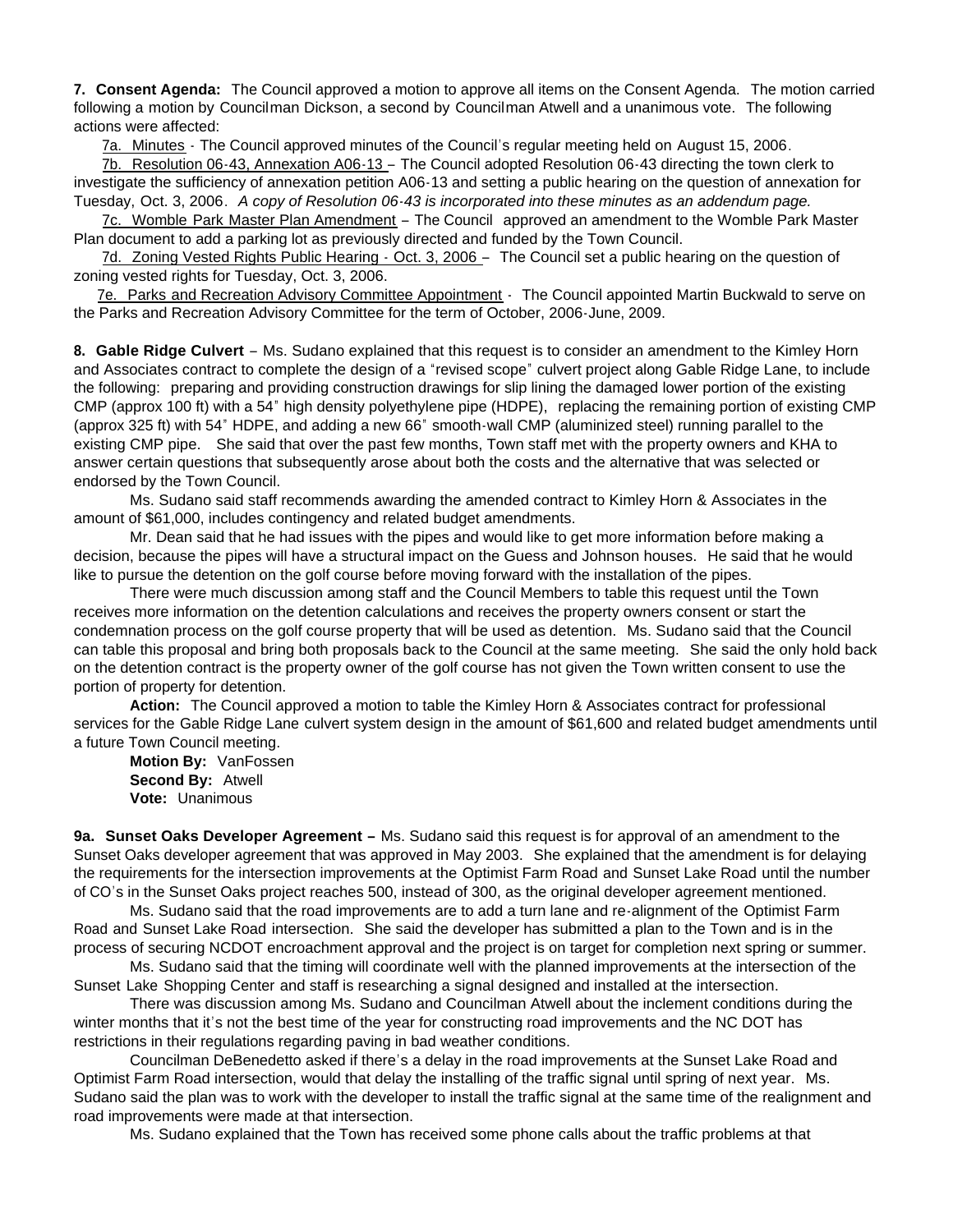intersection. She said the Town can accelerate the installing of the traffic signal with temporary wooden poles and replace the temporary poles with the permanent traffic light next spring similar to those at the Bass Lake Road and Holly Springs Road intersection.

The Council and staff discussed the time line for the realignment project and the installation of the signal. Ms. Sudano said that there are two developers working simultaneously on the road improvements and realignment projects, first is the Sunset Shopping Center developer will be continuing the road widening along Sunset Lake Road to Optimist Farm Road and the second developer will be completing the road improvements and realignment of that intersection. She said that should be around the spring of 2007 for all those improvements and the installation of the traffic signal. She said that NC DOT approved the traffic signal design, but not the funding of the signal, it would require Town funding.

Council Atwell said that he was concerned about the increase of certificate of occupancy's (CO's) from 300 to 500. He said at the time of the public hearing one of the main concerns from the citizens who live in that area was the increase in the traffic and road conditions on Optimist Farm Road. He said the development agreement addresses the limit of issuance of 300 CO's that the realignment and road improvements project would be begun at that time. He said he would not be in favor to increase the CO's from 300 to 500 because the impacts from those additional CO's would generate more traffic and the road improvement needs to be completed as originally planned.

There were discussion among the Council Members regarding the current traffic conditions and that it has became a safety issue, it was the consensus of the Council to keep the road improvements and traffic signal at the intersection of Sunset Lake Road and Optimist Farm Road on schedule or to accelerate those improvements as quickly as possible.

Councilman DeBenedetto suggested to ask the developer with the approval of the extension of CO's would he assist funding the traffic light at that intersection. Ms. Sudano said that she would ask the developer.

Councilman DeBenedetto and staff discussed the results if this request was denied. Ms. Sudano said that the developer would have to complete the road improvements as scheduled and the Town would acquire a professional services agreement for the traffic signal design for that intersection.

Councilman VanFossen said that at the public hearing he remembered the citizens commented where the traffic impacts to the east of the Sunset Oaks project not at the intersection of Optimist Farm Road and Sunset Lake Road. He suggested to deny the request and require the developer to prepare plans and add a condition to allow a for weather extension to start the work.

**Action:** The Council made a motion to deny the request to amend the Sunset Oaks development agreement to delay the intersection improvements at Optimist Farm Road and Sunset Lake Road until the number of CO's in the Sunset Oaks project reaches 500, instead of 300 and Town Council directed staff to forward the comments as discussed to the developer.

**Motion By:** Atwell

**Second By:** Dickson

 **Vote:** The motion carried following a vote of 4-1 vote. Councilmen DeBenedetto, Womble, Atwell, and Dickson vote for. Councilmen VanFossen voted against.

**9b. Green Oaks Parkway Design** – Ms. Sudano said that as part of the Town's Capital Improvement Plan for roadway infrastructure, Green Oaks Parkway (formerly known as Ballentine Street) is planned to be extended to New Hill Road. She said this past summer construction of the two-lane portion from Irving Parkway to Premier was completed by the Town, and as part of the Twelve Oaks Development plan, two lanes are to be designed by the developer now to extend from Premier to New Hill Road.

 Ms. Sudano said that as the Holly Springs Business Park expands, it is the Town's desire to expand Green Oaks Parkway into a four-lane facility. She said that engineering firms were solicited and interviewed by a selection committee. The committee voted to begin negotiations with Kimley Horn & Associates.

 Ms. Sudano explained that this project will be a challenge due to the environmental and permitting requirements.

 She said that simultaneously, some of the pre-design tasks will be started. She said that once those items have been finalized, an amendment to the contract will be required to add permitting and approval tasks as well as a schedule.

Ms. Sudano said that staff recommends awarding the contract to Kimley Horn & Associates in the amount of \$436,500 to include a 5% contingency of \$22,000, totaling in the amount of \$458,500. She said that this is a partial agreement an addendum with addition cost for environmental testing will be submitted at a later time.

**Action:** The Council approved a motion to approve to enter a professional services agreement with Kimley Horn & Associates for the design of Green Oaks Parkway and not to exceed in the amount of \$458,500.

**Motion By:** Dickson **Second By:** Womble